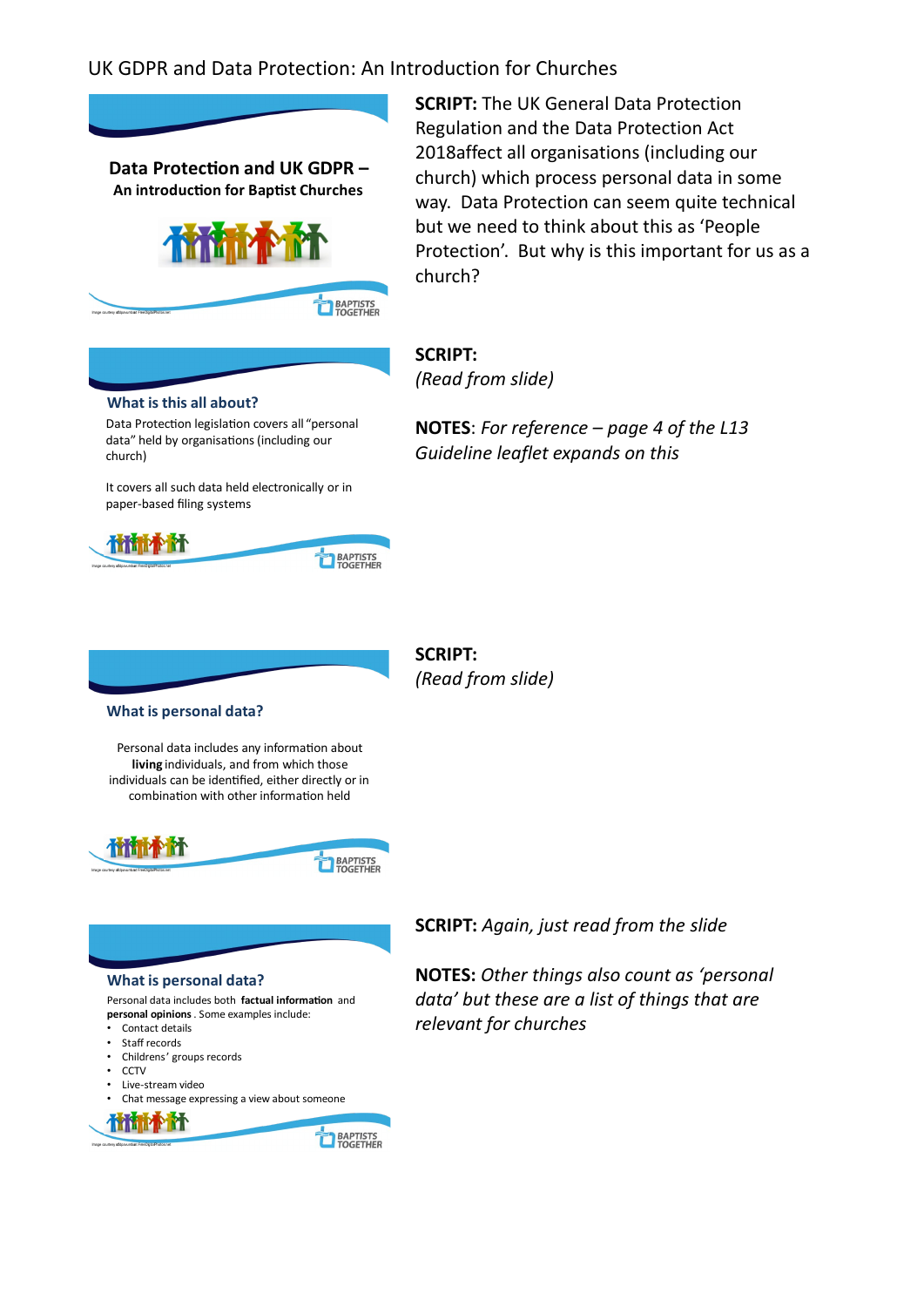



**SCRIPT**: So – why is this important for us as a church? The most important reason is our responsibility to protect the people whose personal data we hold from misuse of that data – we need to ensure we don't use the data we have in a way which would cause distress to people or be used in a way that they do not anticipate, such as being shared with third parties. Most of us will not have an issue with the way our church uses our data but some people will have concerns and it is important to be deal with people's data fairly and appropriately.

The second reason is that it is the law and organisations that get it wrong could be fined. Individuals who are unhappy with the way their information is processed have the right to complain to the Information Commissioner's Office (ICO). This could then be investigated and if an organisation is found to be in breach of this legislation then, depending on the severity of the offence, fines could be imposed. **NOTES:** *You might want to use some of the examples in the Appendix to explain why some people might be upset with the way the church uses their information (change names if necessary!)*

## **NOTES**

*Ask the church meeting to break into small groups and think together about the sort of information which the church holds. You could also ask them why they think the* 

*church holds that information and what we do with it.*

*Take feedback and then fill in any blanks – what have they not thought of?*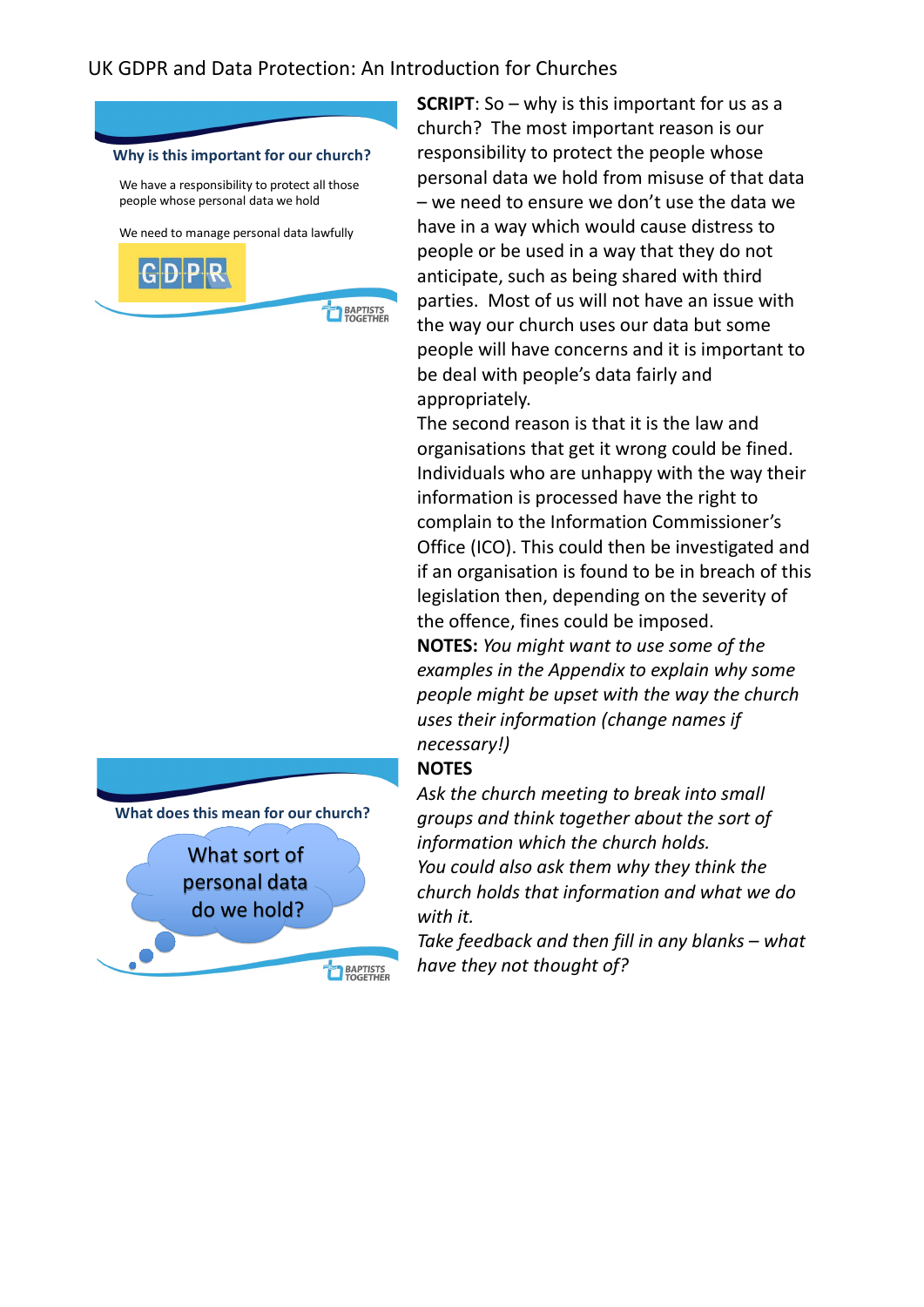

### **NOTES**

*Please try and use a picture of your own church's policy or your own church here!*

*Explain how people can get hold of a copy of the policy. You could produce a document which summarises the key points of the policy and hand this out*

## **NOTES**

**What does this mean for our church?**

We have appointed someone to take the lead on Data Protection matters. Please talk to them if you have any issues or concerns



**EXPERIES** 



*Use a picture of your own Data Protection Trustee (or equivalent)*

**SCRIPT:** One of the key principles of Data Protection legislation is the importance of people knowing what information we hold about them, why we have it (lawful basis) and what we will do with it. The best way to do this is in something called a 'Privacy Notice' or 'Privacy Statement'.

**NOTES:** *Explain how you will be doing this in your church. You could add an extra slide with one of the Privacy Statements you will be using. Point out where the Privacy Statement can be found eg. on your website.*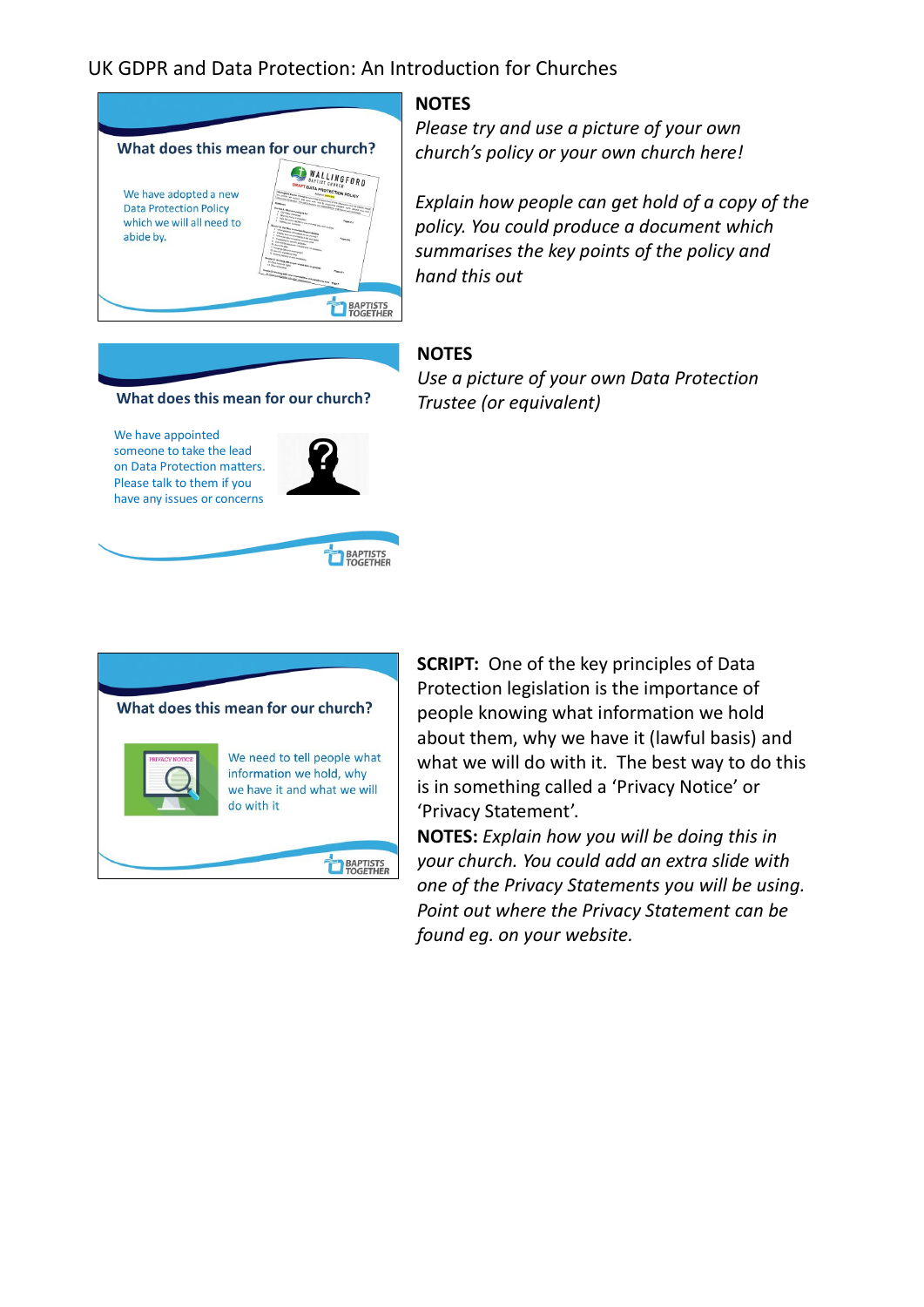

**EL BAPTISTS** 





We will need to make sure we are careful with the personal data we hold as a church and keep our records securely

**BAPTISTS** 

**EXPRESS TO BAPTISTS** 

#### **What does this mean for our church?**

| $\overline{\phantom{a}}$ | <b>Ser # beyfrequent</b>                                                                                                                                    | <b>Reporting parties</b>                                                                                                                                                             | Taxable 1                                                                   | <b>Adam after Secretar Arrist</b> |
|--------------------------|-------------------------------------------------------------------------------------------------------------------------------------------------------------|--------------------------------------------------------------------------------------------------------------------------------------------------------------------------------------|-----------------------------------------------------------------------------|-----------------------------------|
|                          | <b>IS AN EXECUTIVE</b><br>produced selector and<br><b><i>Shekimal abbient</i></b>                                                                           | <b>Controller and</b><br><b>Schleider State Left and</b><br><b>MARINER</b>                                                                                                           | <b>SANDALA ALCOHO</b> <sup>3</sup>                                          | <b>Sales</b>                      |
|                          | Information or the disclaimers of<br>presente based for a<br>the indicated's personnel file.<br>mituding information on any person<br>of exclusive process. | <b>Constraint and</b><br>bridge buildings<br><b>Hallmark</b>                                                                                                                         | <b><i><u>Service</u> by 1984</i></b><br>---                                 | <b>Barbara</b><br>w               |
|                          | Materials or an informationally<br>and advancement autobac<br>where the art and a decision was<br>to be water peter, after any<br><b>SHIPFORT ASSOCIATE</b> | Location and<br>home he whose<br>menant<br>-                                                                                                                                         | <b><i>Stabilize Art 1988</i></b>                                            | <b>Salter</b><br>ч.               |
|                          | <b><i><u>Industrial Contract</u></i></b>                                                                                                                    | <b>Constitution Arts of</b><br>minimum                                                                                                                                               | <b><i>Conduction Art 1984</i></b>                                           | <b>Basico</b>                     |
|                          | Internation on any adveragation<br>construction and of the<br>working as before a strong                                                                    | <b><i><u>Republic Controller</u></i></b><br>andorsmith &<br><b>COLOR</b><br><b>Text Motorchief</b><br><b><i><u>Belasting Market</u></i></b><br>ander folkenseiten.<br><b>Service</b> | <b>Seattered of the International</b><br>tracts on their lower than<br>arso | <b>NO AVENUE</b>                  |
|                          | <b>Constitution Include</b>                                                                                                                                 | <b>Base Inche de</b><br>of the limit of a limit                                                                                                                                      | To enable future respirance in<br>designations of the                       | $rac{1}{2}$                       |
|                          | Ford mind intuling<br><b><i>STANDARD VIA 1980</i></b>                                                                                                       | the financial part for<br>work states                                                                                                                                                | Calcios book Chairs at \$1 and \$1 kells.                                   |                                   |
|                          | <b>Telephone</b>                                                                                                                                            | Australia to the shaking of the factory and the                                                                                                                                      |                                                                             | <b>Tarter</b>                     |

We must ensure that we do not keep the personal data that we hold for longer than is necessary. Our Data Retention Schedule helps us know how long different types of personal data should be held

**SCRIPT:** Under data protection law there are various legal grounds which organisations can use to allow them to process personal information.

The one which most people are aware of is 'consent' but this is not always the most appropriate one.

As a church we will generally use something called 'legitimate Interest' as our lawful basis. It is therefore in the church's "legitimate interest" to hold the names and contact details of those in membership or regular contact with it. We do not therefore need individuals to give their specific consent for this.

However, we will ask people to give their consent for ….

**NOTES:** *Explain when you will be asking for consent – e.g. publishing names and contact details in church directory, photos on website, direct marketing etc.*

**SCRIPT:** Security of personal data is also important – More care needs to be taken with sensitive information, such as….

**NOTES:** *You could give some examples such as electronic safeguarding records, which should be password protected, backed-up regularly and only made accessible to those who need to access them such as the Designated Person for Safeguarding, minister, DBS verifier…*

**SCRIPT:** Read from the slide. Some records have to be kept permanently of for longer periods of time eg. safeguarding records have to be kept for 75 years.

**NOTES:** *You can use an image of your church's own Data Retention Schedule here.*

*Explain where you can find a copy of the church's Data Retention Schedule.*